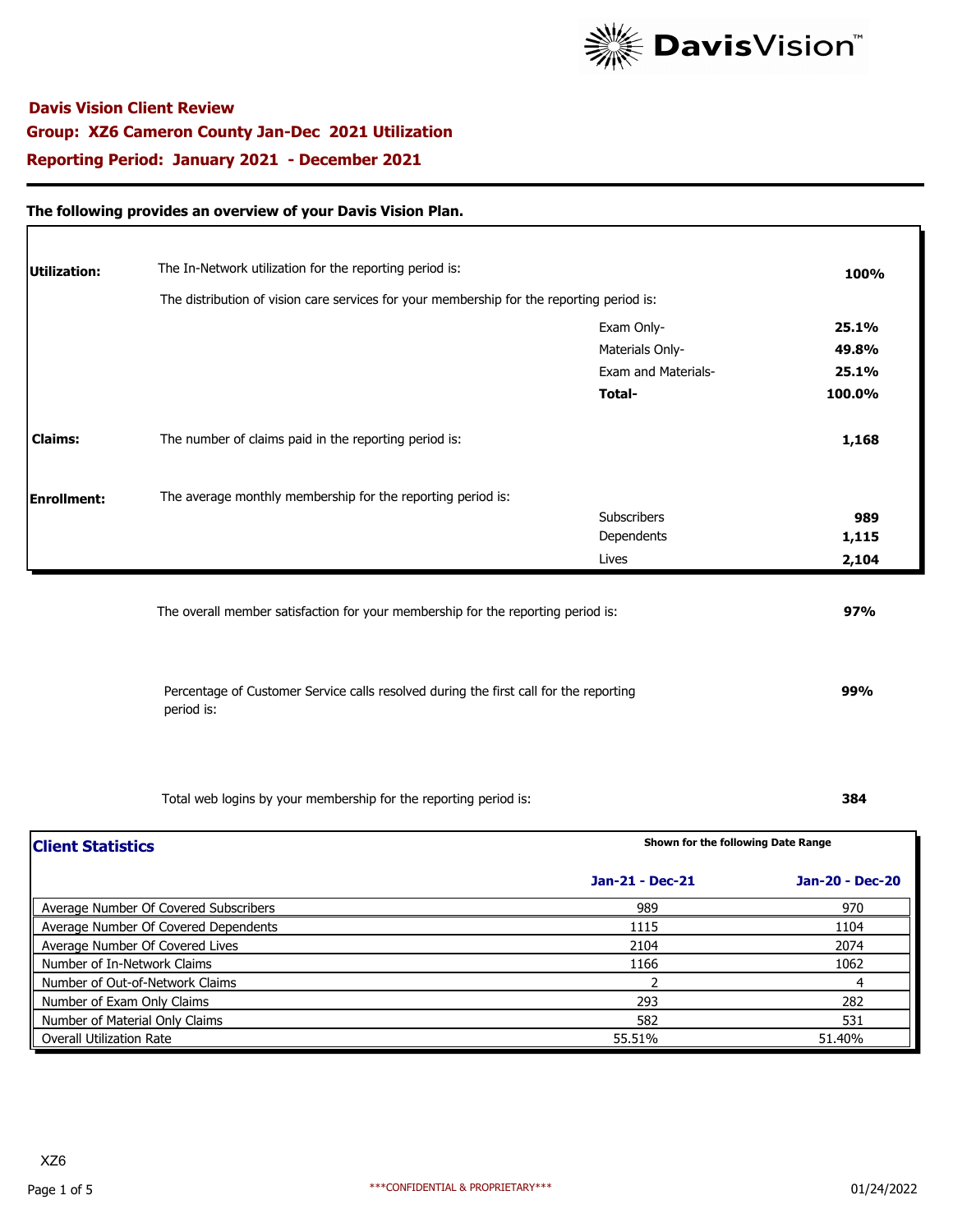

| Utilization by Service (#/%) | Shown for the following Date Ranges |                        |  |  |
|------------------------------|-------------------------------------|------------------------|--|--|
|                              | Jan-21 - Dec-21                     | <b>Jan-20 - Dec-20</b> |  |  |
| Eye Examinations             | 586                                 | 535                    |  |  |
| Plan                         | 248 (48.16%)                        | 215 (48.42%)           |  |  |
| Non-Plan                     | 267 (51.84%)                        | 229 (51.58%)           |  |  |
| <b>Total Frames</b>          | 515                                 | 444                    |  |  |
| Single Vision Lenses         | 373 (54.69%)                        | 330 (55.00%)           |  |  |
| <b>Bifocal Lenses</b>        | 114 (16.72%)                        | 90 (15.00%)            |  |  |
| <b>Trifocal Lenses</b>       | 43 (6.30%)                          | 36 (6.00%)             |  |  |
| Contact Lenses               | 152 (22.29%)                        | 144 (24.00%)           |  |  |
| <b>Total Lenses</b>          | 682                                 | 600                    |  |  |
|                              |                                     |                        |  |  |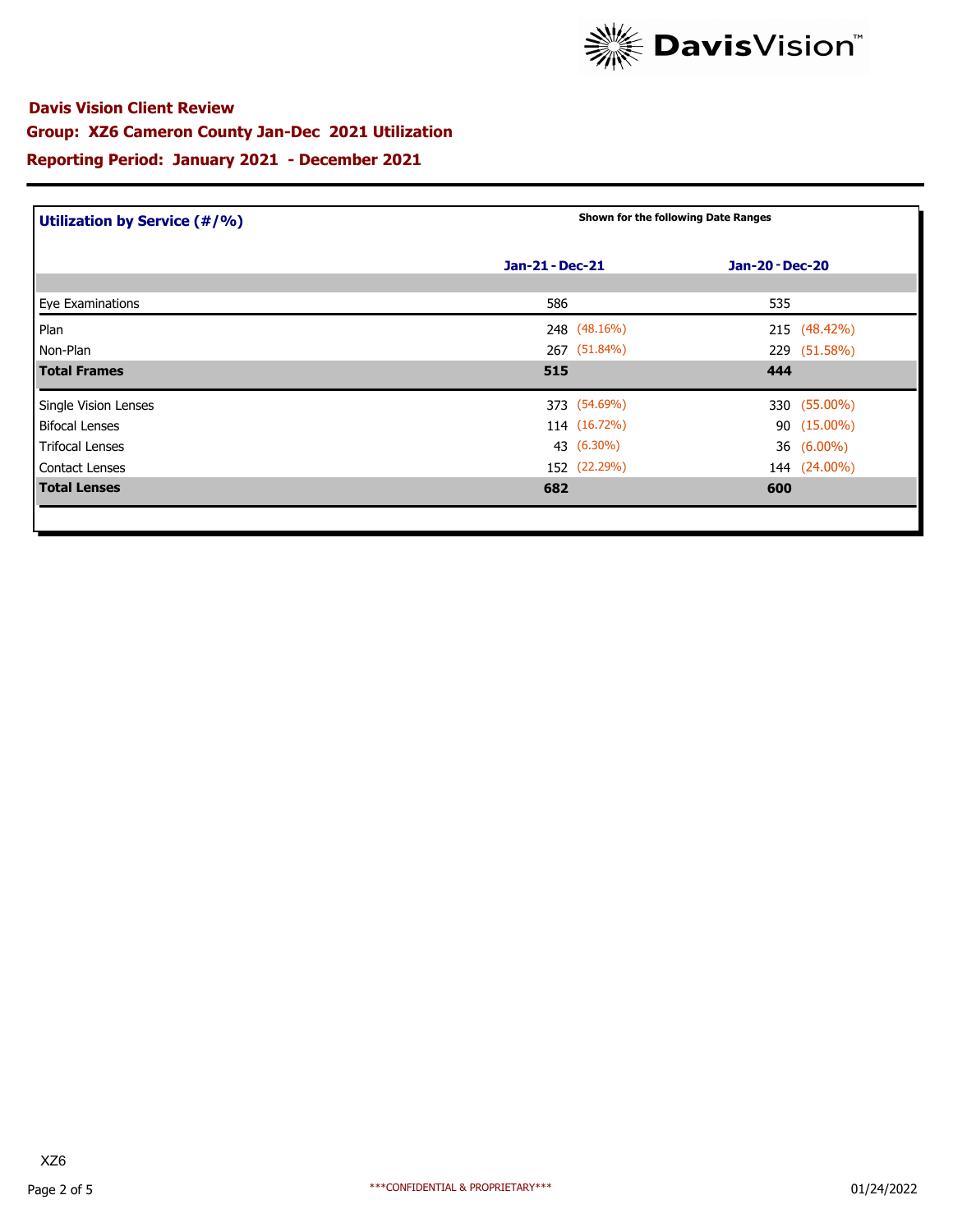

| <b>Lens Options Ranking</b>      | Shown for the following Date Ranges |       |                 |       |  |
|----------------------------------|-------------------------------------|-------|-----------------|-------|--|
|                                  | Jan-21 - Dec-21                     |       | Jan-20 - Dec-20 |       |  |
|                                  |                                     |       |                 |       |  |
| Polycarbonate                    | 1                                   | 49.4% | $\mathbf{1}$    | 47.8% |  |
| Standard Anti-Reflective Coating | 2                                   | 39.8% | 2               | 41.4% |  |
| <b>Standard Progressives</b>     | 3                                   | 22.1% | 4               | 21.1% |  |
| <b>Transitions</b>               | 4                                   | 21.1% | 3               | 21.7% |  |
| Premium Anti-Reflective Coating  | 5.                                  | 17.7% | 5.              | 10.1% |  |
| <b>Standard Scratch Coating</b>  | 6                                   | 10.8% | 6               | 9.4%  |  |
| <b>EBS BlueLight Filtering</b>   | 7                                   | 7.2%  | 8               | 5.0%  |  |
| High Index 1.74                  | 8                                   | 6.6%  | 7               | 5.9%  |  |
| <b>Ultraviolet Coating</b>       | 9                                   | 3.6%  | 10              | 3.5%  |  |
| High Index 1.67                  | 10                                  | 3.2%  | 9               | 3.7%  |  |
| Polarized                        | 11                                  | 2.6%  | 11              | 2.0%  |  |
| Premium Progressives             | 12                                  | 2.3%  | 11              | 2.0%  |  |
| Ultra Anti-Reflective Coating    | 12                                  | 2.3%  | 12              | 1.8%  |  |
| Ultimate Anti-Reflective Coating | 13                                  | 2.1%  | 12              | 1.8%  |  |
| Ultra Progressives               | 14                                  | 1.3%  | 14              | 0.7%  |  |
| * Other Lens Options             | 15                                  | 0.8%  | 13              | 1.5%  |  |
| <b>Ultimate Progressives</b>     | 16                                  | 0.4%  |                 |       |  |
| Tint                             | 16                                  | 0.4%  | 16              | 0.2%  |  |
| Scratch Protection Plan          | 16                                  | 0.4%  | 15              | 0.4%  |  |

### **Lens Option Value**

| <b>Lens Options</b>              | <b>Service</b><br>Counts & % |       | <b>Average</b><br><b>Retail Value</b> | <b>Average</b><br><b>Member</b> | <b>Total</b><br><b>Savings</b> | $%$ of<br><b>Savings</b> |
|----------------------------------|------------------------------|-------|---------------------------------------|---------------------------------|--------------------------------|--------------------------|
| Polycarbonate                    | 262                          | 49.4% | \$50.00                               | \$30.00                         | \$5,240.00                     | 40.00%                   |
| Standard Anti-Reflective Coating | 211                          | 39.8% | \$100.00                              | \$44.00                         | \$11,816.00                    | 56.00%                   |
| <b>Standard Progressives</b>     | 117                          | 22.1% | \$230.00                              | \$72.00                         | \$18,486.00                    | 68.70%                   |
| Transitions                      | 112                          | 21.1% | \$120.00                              | \$63.00                         | \$6,384.00                     | 47.50%                   |
| Premium Anti-Reflective Coating  | 94                           | 17.7% | \$125.00                              | \$45.00                         | \$7,520.00                     | 64.00%                   |
| <b>Standard Scratch Coating</b>  | 57                           | 10.8% | \$20.00                               | \$12.00                         | \$456.00                       | 40.00%                   |
| <b>EBS BlueLight Filtering</b>   | 38                           | 7.2%  | \$25.00                               | \$15.00                         | \$380.00                       | 40.00%                   |
| High Index 1.74                  | 35                           | 6.6%  | \$160.00                              | \$54.00                         | \$3,710.00                     | 66.25%                   |
| Ultraviolet Coating              | 19                           | 3.6%  | \$20.00                               | \$11.00                         | \$171.00                       | 45.00%                   |
| High Index 1.67                  | 17                           | 3.2%  | \$120.00                              | \$49.00                         | \$1,207.00                     | 59.17%                   |
| Polarized                        | 14                           | 2.6%  | \$95.00                               | \$60.00                         | \$490.00                       | 36.84%                   |
| Premium Progressives             | 12                           | 2.3%  | \$295.00                              | \$83.00                         | \$2,544.00                     | 71.86%                   |
| Ultra Anti-Reflective Coating    | 12                           | 2.3%  | \$150.00                              | \$60.00                         | \$1,080.00                     | 60.00%                   |
| Ultimate Anti-Reflective Coating | 11                           | 2.1%  | \$175.00                              | \$75.00                         | \$1,100.00                     | 57.14%                   |
| Ultra Progressives               | $\overline{7}$               | 1.3%  | \$345.00                              | \$140.00                        | \$1,435.00                     | 59.42%                   |
| * Other Lens Options             | 4                            | 0.8%  | \$26.25                               | \$3.00                          | \$93.00                        | 88.57%                   |
| Scratch Protection Plan          | 2                            | 0.4%  | \$42.50                               | \$20.00                         | \$45.00                        | 52.94%                   |
| <b>Tint</b>                      | $\overline{2}$               | 0.4%  | \$20.00                               | \$0.00                          | \$40.00                        | 100.00%                  |
| Ultimate Progressives            | $\overline{2}$               | 0.4%  | \$440.00                              | \$175.00                        | \$530.00                       | 60.23%                   |
|                                  | 1,028                        |       | \$108,530.00                          | \$45,660.00                     | \$62,727.00                    | 57.93%                   |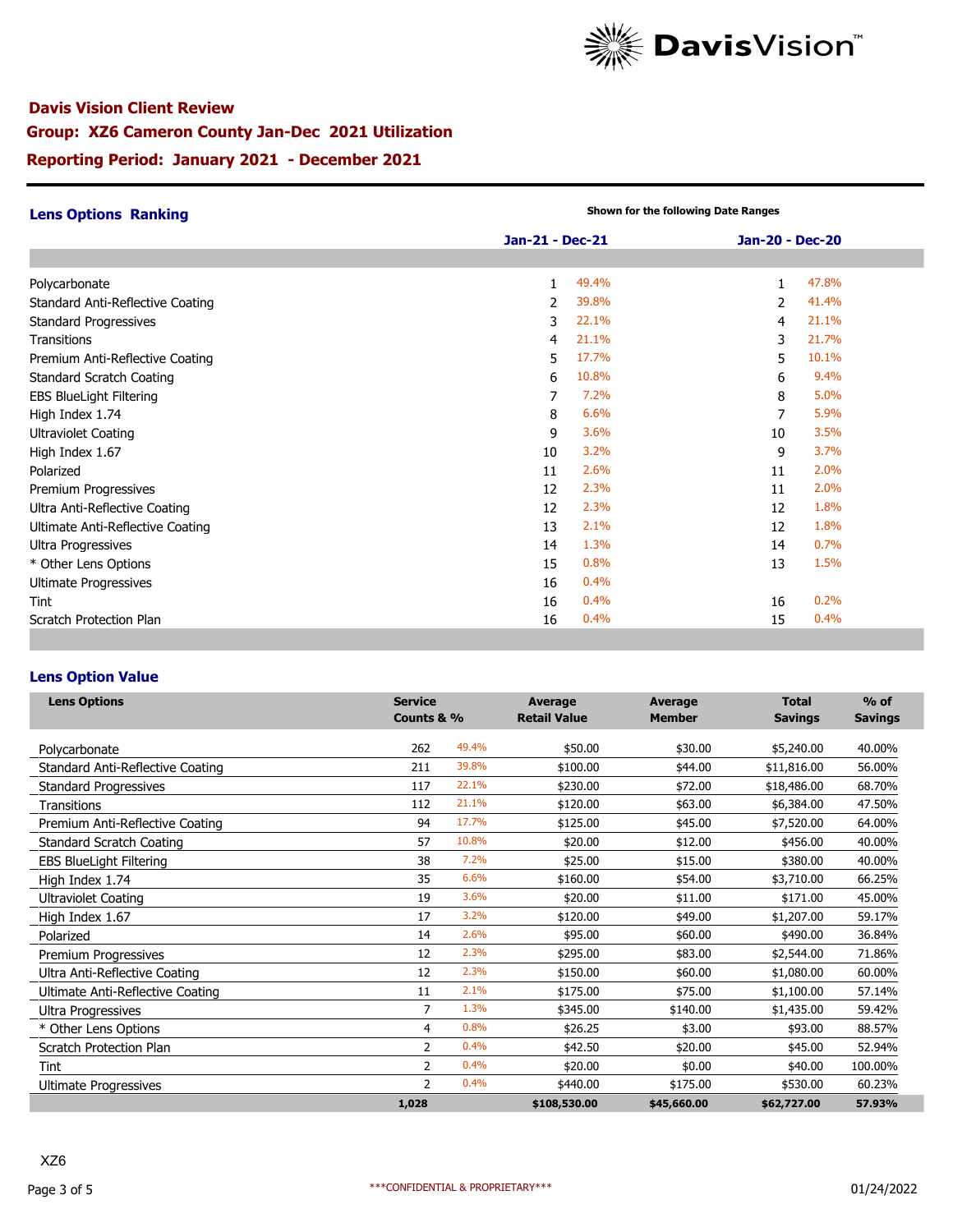

Other Lens Options consist of: Oversize, Blended, Edge Polish, High Luster Edge Polish, Roll & Polish, Roll Edge, Rimless Drill, & Slab-Off

### **Patient Satisfaction**



\* These results are compiled by soliciting and receiving responses from a statistically accurate sampling of the benefit recipients of this program.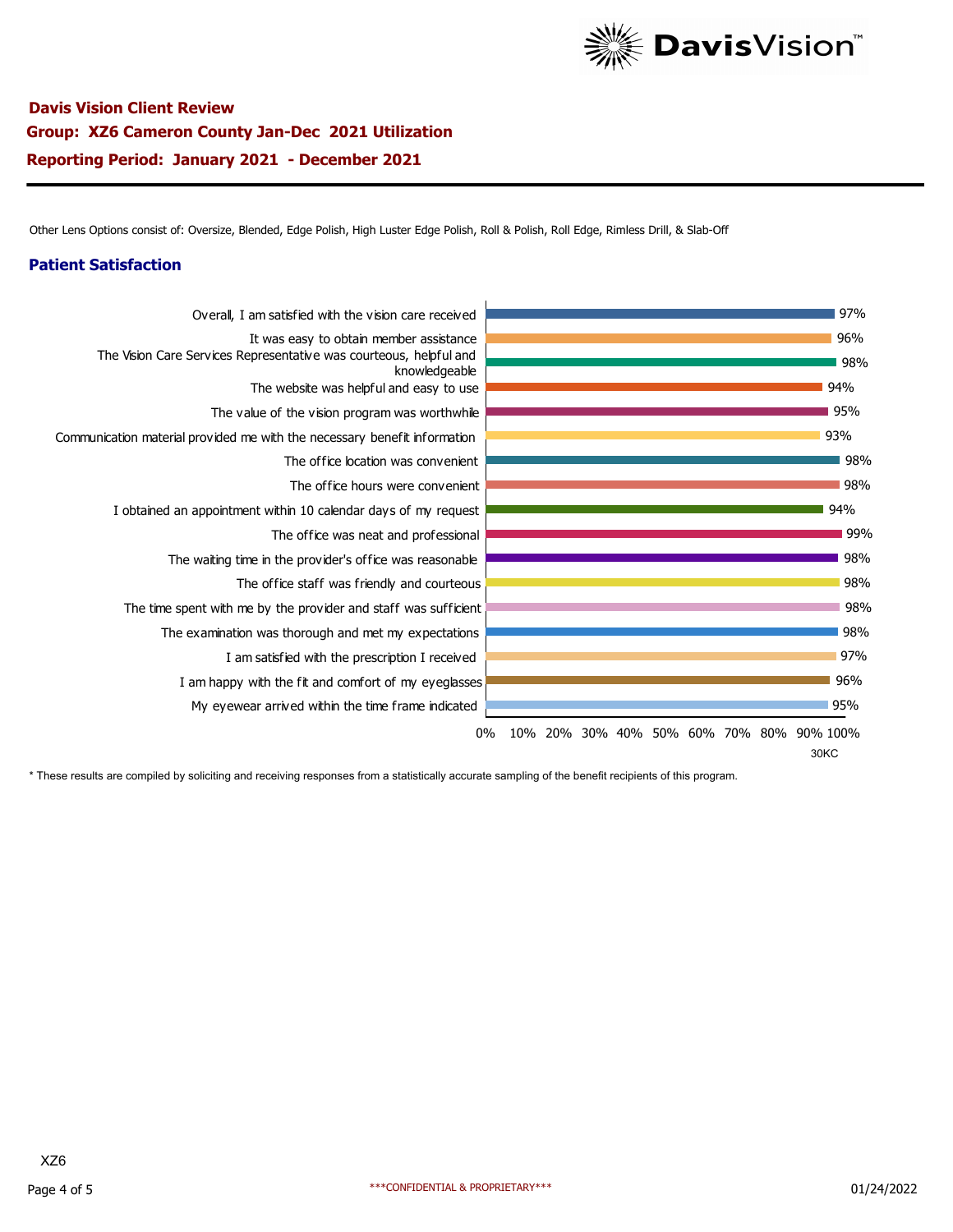

### **Selected Benefit Contracts:**

10P100000684 Cameron County (Active) 10P100000685 Cameron County (Cobra)

**GP:**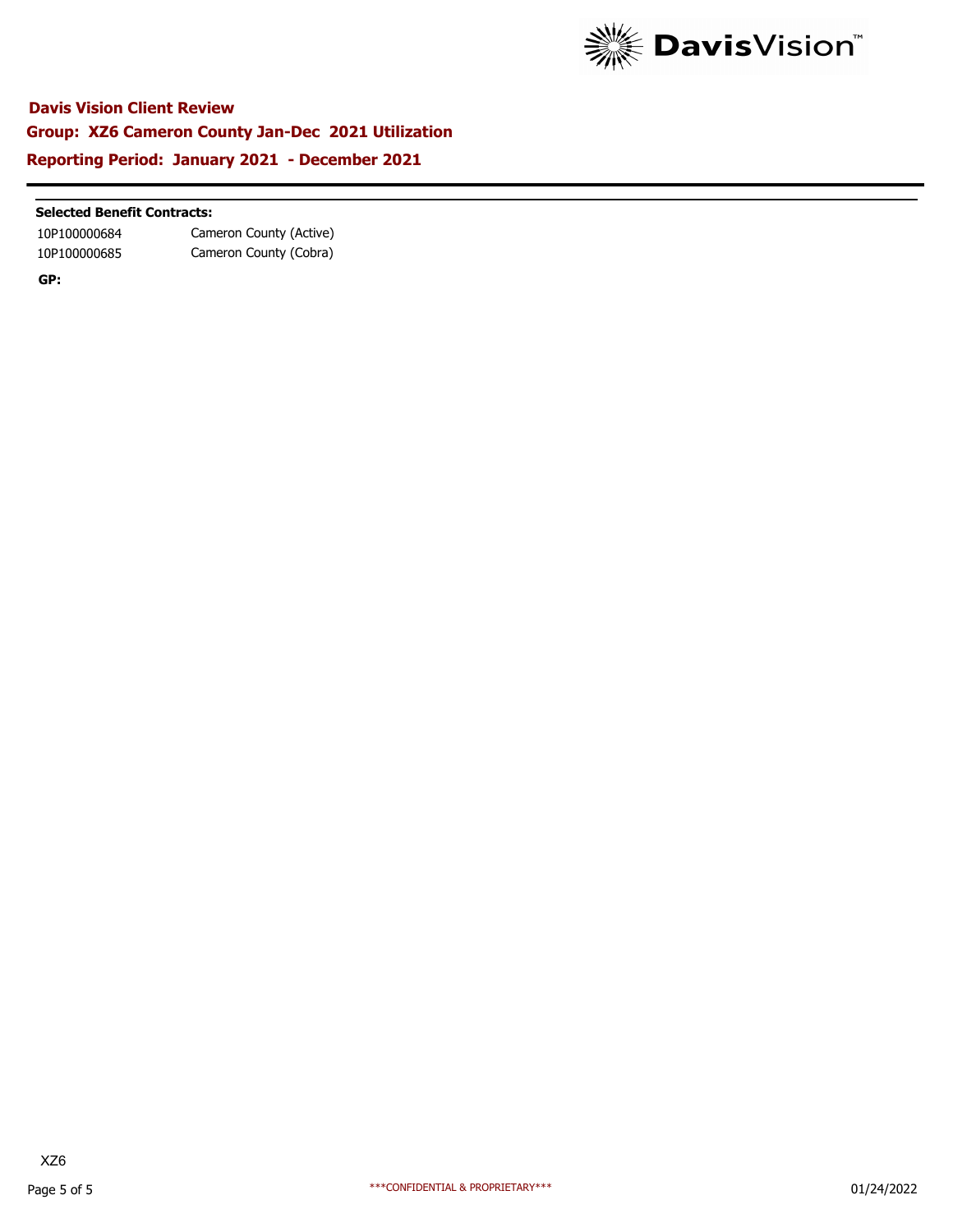

# Cameron County Claims, Premiums, and Expenses January 26, 2022

#### **Subscriber = Contract Holder**

**Member = Contract Holder, Spouse And All Covered Dependents.**

| Year  | <b>Month</b> | <b>Subscribers</b> | Members | # Claims | <b>Premiums</b><br><b>Billed</b> | <b>Claims Paid</b><br>by Davis | <b>Admin</b><br><b>Expense</b> | <b>Total</b><br><b>Expenses</b> | <b>Loss</b><br>Ratio |
|-------|--------------|--------------------|---------|----------|----------------------------------|--------------------------------|--------------------------------|---------------------------------|----------------------|
| 2021  | January      | 1,006              | 2,183   | 79       | \$10,604                         | \$8,172                        | \$1,166                        | \$9,338                         | 88.07%               |
| 2021  | February     | 1,015              | 2,187   | 99       | \$10,628                         | \$8,846                        | \$1,169                        | \$10,015                        | 94.24%               |
| 2021  | March        | 1,008              | 2,152   | 82       | \$10,787                         | \$7,839                        | \$1,187                        | \$9,026                         | 83.67%               |
| 2021  | April        | 1,013              | 2,161   | 121      | \$10,079                         | \$12,276                       | \$1,109                        | \$13,385                        | 132.80%              |
| 2021  | May          | 996                | 2,122   | 120      | \$10,484                         | \$11,234                       | \$1,153                        | \$12,387                        | 118.15%              |
| 2021  | June         | 978                | 2,075   | 80       | \$10,339                         | \$7,851                        | \$1,137                        | \$8,989                         | 86.94%               |
| 2021  | July         | 973                | 2,071   | 108      | \$9,976                          | \$9,690                        | \$1,097                        | \$10,787                        | 108.13%              |
| 2021  | August       | 972                | 2,060   | 104      | \$10,025                         | \$9,604                        | \$1,103                        | \$10,707                        | 106.80%              |
| 2021  | September    | 966                | 2,047   | 99       | \$10,256                         | \$9,413                        | \$1,128                        | \$10,542                        | 102.78%              |
| 2021  | October      | 985                | 2,091   | 72       | \$8,632                          | \$7,600                        | \$949                          | \$8,549                         | 99.04%               |
| 2021  | November     | 980                | 2,071   | 92       | \$11,366                         | \$8,664                        | \$1,250                        | \$9,914                         | 87.23%               |
| 2021  | December     | 977                | 2,058   | 116      | \$10,197                         | \$11,266                       | \$1,122                        | \$12,388                        | 121.48%              |
| Total |              | 989                | 2,107   | 1,172    | \$123,372                        | \$112,455                      | \$13,571                       | \$126,026                       | 102.15%              |

| <b>Year</b>  | <b>Month</b> | <b>Subscribers</b> | <b>Members</b> | # Claims | <b>Premiums</b><br><b>Billed</b> | <b>Claims Paid</b><br>by Davis | <b>Admin</b><br><b>Expense</b> | <b>Total</b><br><b>Expense</b> | Loss<br>Ratio |
|--------------|--------------|--------------------|----------------|----------|----------------------------------|--------------------------------|--------------------------------|--------------------------------|---------------|
| 2020         | January      | 965                | 2,063          | 147      | \$10,208                         | \$12,830                       | \$1,123                        | \$13,953                       | 136.69%       |
| 2020         | February     | 974                | 2,078          | 67       | \$10,193                         | \$6,686                        | \$1,121                        | \$7,807                        | 76.59%        |
| 2020         | March        | 966                | 2,065          | 81       | \$9,898                          | \$7,348                        | \$1,089                        | \$8,437                        | 85.24%        |
| 2020         | April        | 963                | 2,062          | 39       | \$10,077                         | \$3,388                        | \$1,108                        | \$4,496                        | 44.62%        |
| 2020         | Mav          | 969                | 2,057          | 74       | \$10,095                         | \$6,631                        | \$1,110                        | \$7,742                        | 76.69%        |
| 2020         | June         | 963                | 2,047          | 26       | \$10,062                         | \$2,607                        | \$1,107                        | \$3,714                        | 36.91%        |
| 2020         | July         | 955                | 2,030          | 72       | \$9,984                          | \$7,469                        | \$1,098                        | \$8,567                        | 85.81%        |
| 2020         | August       | 939                | 1,998          | 98       | \$9,223                          | \$8,981                        | \$1,015                        | \$9,995                        | 108.37%       |
| 2020         | September    | 928                | 1,977          | 92       | \$9,569                          | \$9,155                        | \$1,053                        | \$10,208                       | 106.67%       |
| 2020         | October      | 997                | 2,186          | 131      | \$9,565                          | \$12,218                       | \$1,052                        | \$13,270                       | 138.73%       |
| 2020         | November     | 1,008              | 2,204          | 96       | \$12,437                         | \$8,843                        | \$1,368                        | \$10,211                       | 82.10%        |
| 2020         | December     | 1,010              | 2,218          | 148      | \$9,722                          | \$13,689                       | \$1,069                        | \$14,758                       | 151.80%       |
| <b>Total</b> |              | 970                | 2,082          | 1,071    | \$121,035                        | \$99,844                       | \$13,314                       | \$113,158                      | 93.49%        |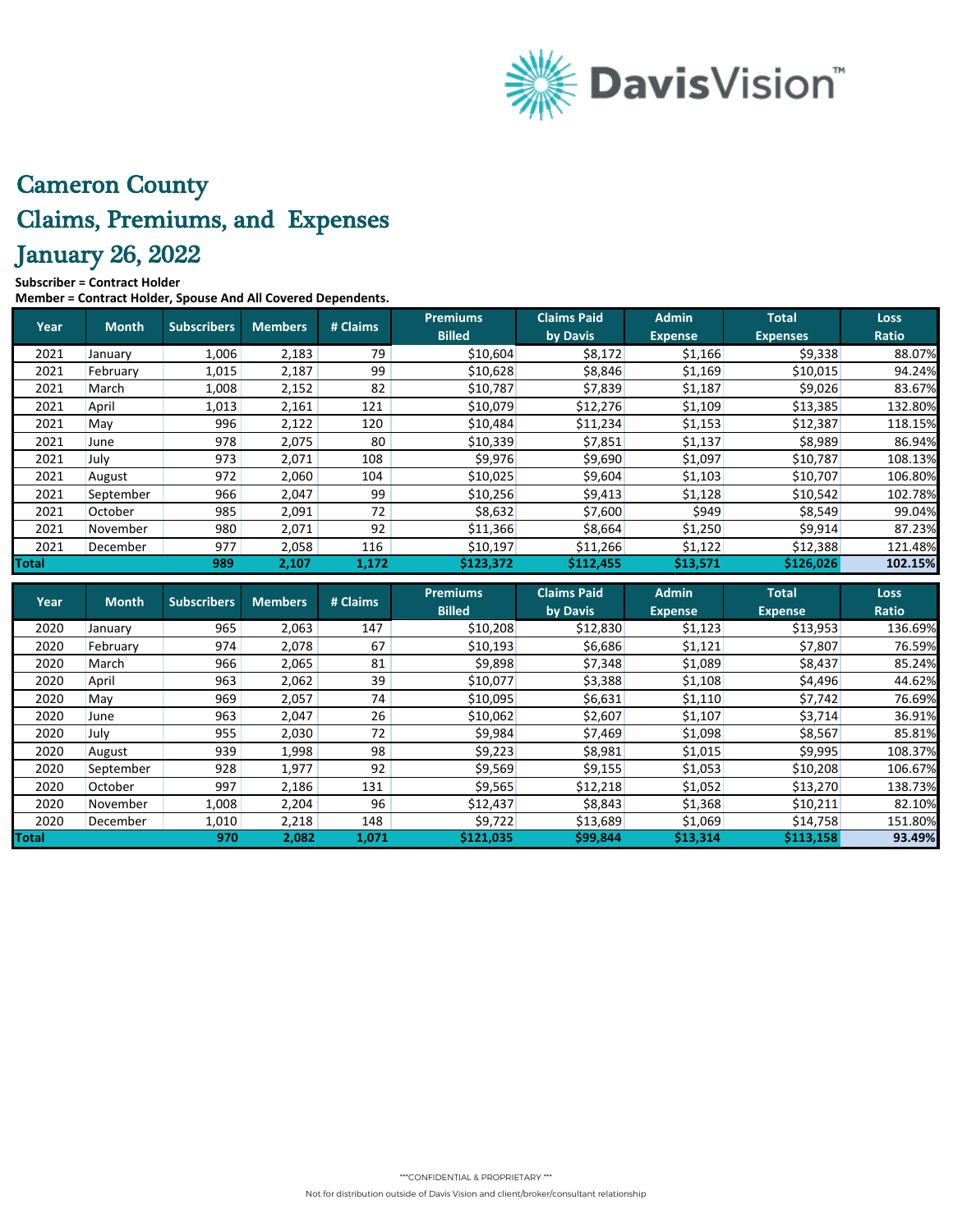

# Cameron County Claims, Premiums, and Expenses January 26, 2022

### **Subscriber = Contract Holder**

**Member = Contract Holder, Spouse And All Covered Dependents.**

| Year         | <b>Month</b> | <b>Subscribers</b> | <b>Members</b> | # Claims | <b>Premiums</b><br><b>Billed</b> | <b>Claims Paid</b><br>by Davis | <b>Admin</b><br><b>Expense</b> | <b>Total</b><br><b>Expense</b> | <b>Loss</b><br>Ratio |
|--------------|--------------|--------------------|----------------|----------|----------------------------------|--------------------------------|--------------------------------|--------------------------------|----------------------|
| 2019         | January      | 956                | 2,059          | 146      | \$10,139                         | \$12,069                       | \$1,115                        | \$13,184                       | 130.04%              |
| 2019         | February     | 955                | 2,062          | 108      | \$9,541                          | \$9,058                        | \$1,050                        | \$10,107                       | 105.93%              |
| 2019         | March        | 959                | 2,066          | 89       | \$10,092                         | \$8,398                        | \$1,110                        | \$9,508                        | 94.21%               |
| 2019         | April        | 958                | 2,049          | 86       | \$10,087                         | \$7,884                        | \$1,110                        | \$8,994                        | 89.17%               |
| 2019         | May          | 961                | 2,060          | 94       | \$10,107                         | \$9,689                        | \$1,112                        | \$10,801                       | 106.87%              |
| 2019         | June         | 957                | 2,049          | 80       | \$10,118                         | \$7,212                        | \$1,113                        | \$8,325                        | 82.27%               |
| 2019         | July         | 952                | 2,031          | 67       | \$9,921                          | \$6,033                        | \$1,091                        | \$7,124                        | 71.81%               |
| 2019         | August       | 953                | 2,029          | 115      | \$9,924                          | \$11,309                       | \$1,092                        | \$12,400                       | 124.95%              |
| 2019         | September    | 948                | 2,015          | 111      | \$9,905                          | \$9,817                        | \$1,090                        | \$10,907                       | 110.11%              |
| 2019         | October      | 976                | 2,107          | 150      | \$9,857                          | \$14,187                       | \$1,084                        | \$15,271                       | 154.93%              |
| 2019         | November     | 965                | 2,091          | 111      | \$10,660                         | \$10,679                       | \$1,173                        | \$11,852                       | 111.18%              |
| 2019         | December     | 968                | 2,093          | 92       | \$10,312                         | \$7,898                        | \$1,134                        | \$9,033                        | 87.59%               |
| <b>Total</b> |              | 959                | 2,059          | 1,249    | \$120,664                        | \$114,232                      | \$13,273                       | \$127,505                      | 105.67%              |
|              |              |                    |                |          |                                  |                                |                                |                                |                      |
|              |              |                    |                |          | <b>Premiums</b>                  | <b>Claims Paid</b>             | <b>Admin</b>                   | <b>Total</b>                   | <b>Loss</b>          |
| Year         | <b>Month</b> | <b>Subscribers</b> | <b>Members</b> | # Claims | <b>Billed</b>                    | by Davis                       | <b>Expense</b>                 | <b>Expense</b>                 | <b>Ratio</b>         |
| 2018         | January      | 889                | 1,952          | 131      | \$7,988                          | \$10,504                       | \$879                          | \$11,382                       |                      |
| 2018         | February     | 899                | 1,967          | 112      | \$8,048                          | \$10,495                       | \$885                          | \$11,380                       | 142.50%<br>141.41%   |
| 2018         | March        | 897                | 1,968          | 133      | \$7,978                          | \$13,131                       | \$878                          | \$14,009                       |                      |
| 2018         | April        | 897                | 1,970          | 83       | \$8,045                          | \$8,705                        | \$885                          | \$9,589                        | 175.59%<br>119.20%   |
| 2018         | May          | 888                | 1,960          | 117      | \$8,070                          | \$9,476                        | \$888                          | \$10,363                       |                      |
| 2018         | June         | 883                | 1,952          | 61       | \$7,959                          | \$5,679                        | \$875                          | \$6,554                        | 128.42%<br>82.35%    |
| 2018         | July         | 873                | 1,928          | 67       | \$7,895                          | \$5,739                        | \$868                          | \$6,607                        |                      |
| 2018         | August       | 871                | 1,910          | 121      | \$7,803                          | \$11,916                       | \$858                          | \$12,774                       | 83.68%<br>163.72%    |
| 2018         | September    | 874                | 1,899          | 97       | \$7,654                          | \$8,955                        | \$842                          | \$9,797                        | 128.01%              |
| 2018         | October      | 948                | 2,065          | 127      | \$10,170                         | \$12,151                       | \$1,119                        | \$13,270                       | 130.48%              |
| 2018         | November     | 957                | 2,076          | 130      | \$10,737                         | \$13,066                       | \$1,181                        | \$14,247                       | 132.69%              |
| 2018         | December     | 954                | 2,064          | 76       | \$10,230                         | \$7,392                        | \$1,125                        | \$8,518                        | 83.26%               |